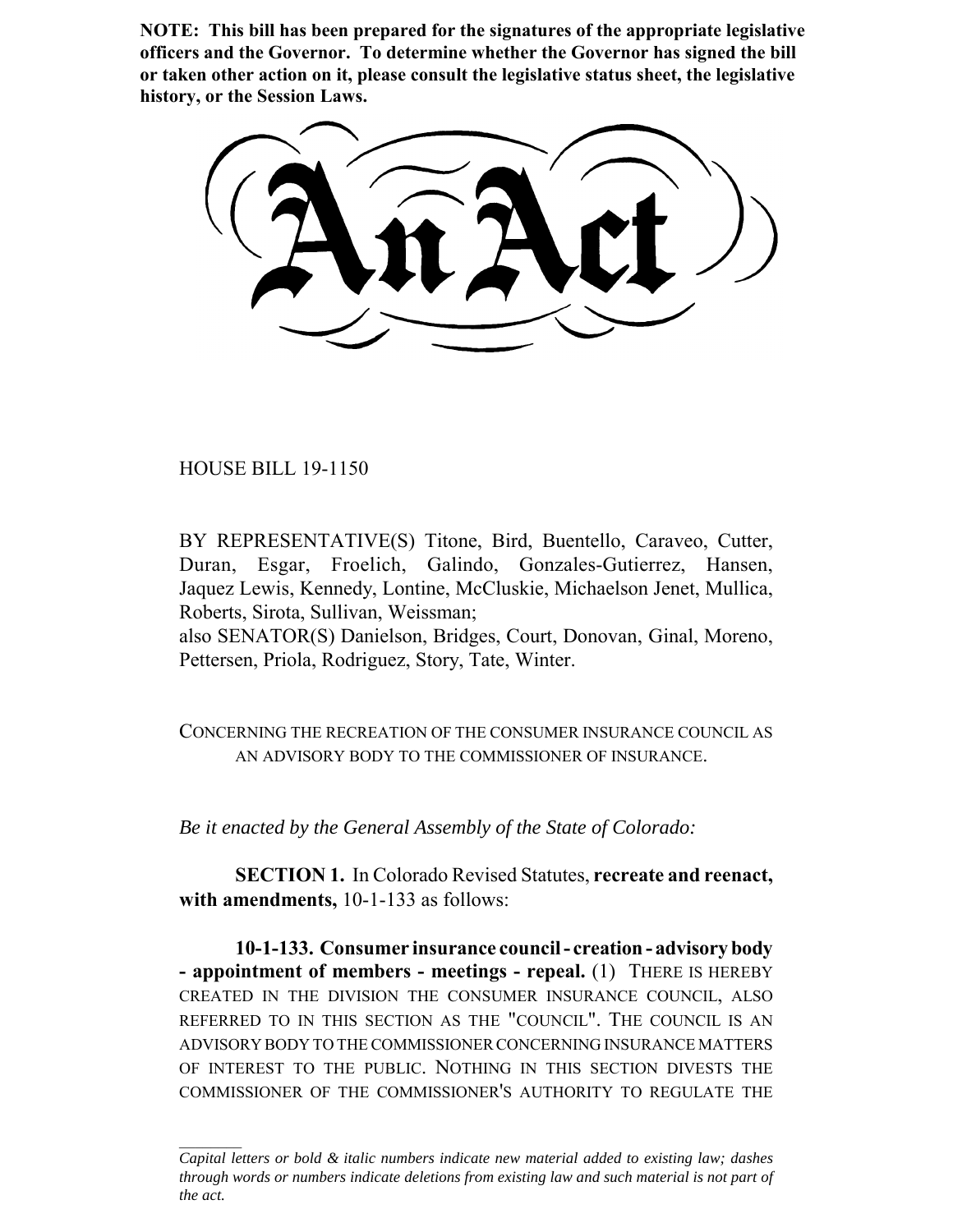BUSINESS OF INSURANCE.

(2) (a) THE COUNCIL CONSISTS OF AT LEAST SIX AND NOT MORE THAN FIFTEEN MEMBERS APPOINTED BY THE COMMISSIONER, ALL OF WHOM MUST REPRESENT CONSUMER ORGANIZATIONS OR BE CONSUMERS WHO ARE NOT ENGAGED, DIRECTLY OR INDIRECTLY, IN THE INSURANCE INDUSTRY OR ANY OTHER INDUSTRY, BUSINESS, OR PROFESSION THAT MIGHT PRESENT A CONFLICT OF INTEREST, AS DETERMINED BY THE COMMISSIONER. TO THE GREATEST EXTENT POSSIBLE, THE COUNCIL MUST REFLECT THE GEOGRAPHIC AND DEMOGRAPHIC DIVERSITY OF THE STATE. INSURANCE PRODUCERS, INSURANCE INDUSTRY REPRESENTATIVES, ACTIVELY PRACTICING HEALTH CARE PROVIDERS, AND ANY OTHER INDIVIDUALS WHO MAY HAVE A CONFLICT OF INTEREST, AS DETERMINED BY THE COMMISSIONER, ARE NOT ELIGIBLE FOR MEMBERSHIP ON THE COUNCIL.

(b) THE COMMISSIONER SHALL APPOINT MEMBERS OF THE COUNCIL IN A TIMELY MANNER. MEMBERS SHALL SERVE TWO-YEAR TERMS WITH A MAXIMUM OF THREE CONSECUTIVE TERMS.

(c) THREE OR MORE UNEXCUSED ABSENCES OF A MEMBER OF THE COUNCIL CONSTITUTE GROUNDS FOR THE REMOVAL OF THE MEMBER. THE CHAIR OF THE COUNCIL, IN CONSULTATION WITH THE COMMISSIONER, SHALL DETERMINE WHETHER A MEMBER WITH THREE OR MORE UNEXCUSED ABSENCES MAY CONTINUE SERVICE ON THE COUNCIL. IF A MEMBER IS REMOVED, THE COMMISSIONER SHALL APPOINT A NEW MEMBER TO SERVE THE REMAINING PORTION OF THE TWO-YEAR TERM.

(d) MEMBERS OF THE COUNCIL SHALL SERVE WITHOUT COMPENSATION BUT ARE ENTITLED TO REIMBURSEMENT FOR ACTUAL AND NECESSARY EXPENSES INCURRED IN TRAVELING TO AND FROM COUNCIL MEETINGS, INCLUDING ANY REQUIRED DEPENDENT CARE AND DEPENDENT OR ATTENDANT TRAVEL, FOOD, AND LODGING EXPENSES.

(3) (a) THE COUNCIL SHALL ELECT A CHAIR FROM ITS MEMBERSHIP. THE CHAIR SHALL SERVE A ONE-YEAR TERM AND MAY BE ELECTED TO ANOTHER ONE-YEAR TERM.

(b) THE COUNCIL SHALL ELECT A VICE-CHAIR FROM ITS MEMBERSHIP. THE VICE-CHAIR SHALL SERVE IN THE ABSENCE OF THE CHAIR. THE VICE-CHAIR SHALL SERVE A ONE-YEAR TERM AND MAY BE ELECTED TO

## PAGE 2-HOUSE BILL 19-1150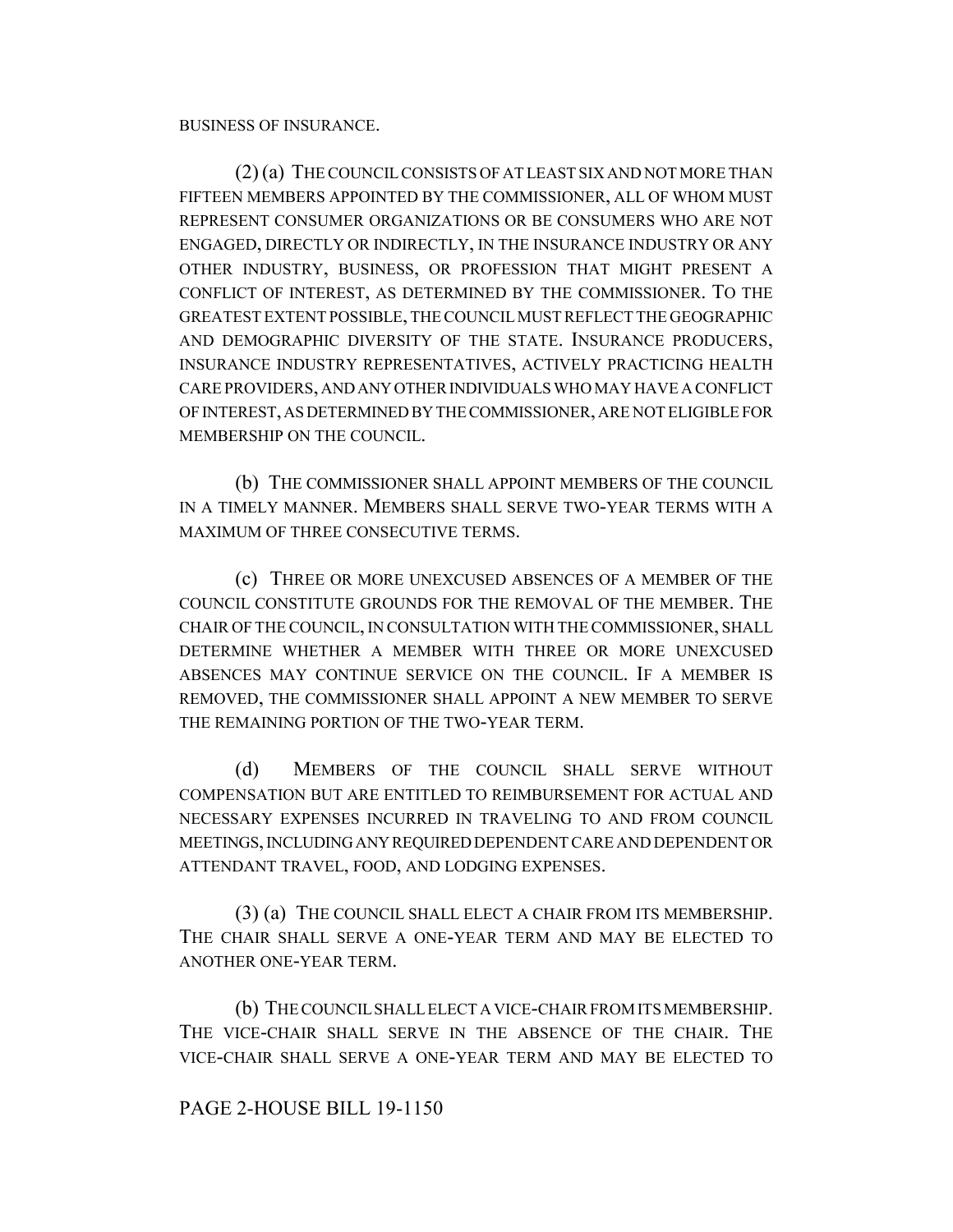ANOTHER ONE-YEAR TERM.

(4) (a) THE COUNCIL SHALL MEET QUARTERLY AND MAY REQUEST UP TO FOUR ADDITIONAL MEETINGS PER YEAR. ALL MEETINGS OF THE COUNCIL ARE OPEN TO THE PUBLIC. GENERAL MEETINGS OF THE COUNCIL SHALL BE HELD AT THE OFFICE OF THE DIVISION. THE COUNCIL MAY MEET IN OTHER LOCATIONS OF THE STATE AS AGREED UPON BY THE COUNCIL. MEMBERS OF THE COUNCIL MAY PARTICIPATE IN MEETINGS VIA TELEPHONIC COMMUNICATIONS.

(b) A COUNCIL MEMBER MAY REQUEST A SPECIAL MEETING. REQUESTS FOR SPECIAL MEETINGS MUST BE MADE TO THE CHAIR OF THE COUNCIL.

(c) ALL MEMBERS OF THE COUNCIL MAY REQUEST TOPICS OF DISCUSSION FOR THE COUNCIL.

(d) THE COUNCIL MUST ACT BY CONSENSUS.

(e) THE COUNCIL MAY SUBMIT RECOMMENDATIONS TO THE COMMISSIONER, INCLUDING LEGISLATIVE RECOMMENDATIONS. IF THE COUNCIL SUBMITS A RECOMMENDATION TO THE COMMISSIONER, THE COMMISSIONER SHALL PROVIDE A RESPONSE TO THE COUNCIL, IN A TIMELY MANNER, REGARDING THE RECOMMENDATION AND HOW THE COMMISSIONER WILL ADDRESS THE RECOMMENDATION.

(5) THIS SECTION IS REPEALED, EFFECTIVE SEPTEMBER 1, 2029. BEFORE THE REPEAL, THE COUNCIL IS SCHEDULED FOR REVIEW IN ACCORDANCE WITH SECTION 2-3-1203.

**SECTION 2.** In Colorado Revised Statutes, 2-3-1203, **repeal** (6); and **add** (20) as follows:

**2-3-1203. Sunset review of advisory committees - legislative declaration - definition - repeal.** (6) (a) The following statutory authorizations for the designated advisory committees will repeal on July 1, 2018:

(I) The consumer insurance council created in section 10-1-133, C.R.S.

## PAGE 3-HOUSE BILL 19-1150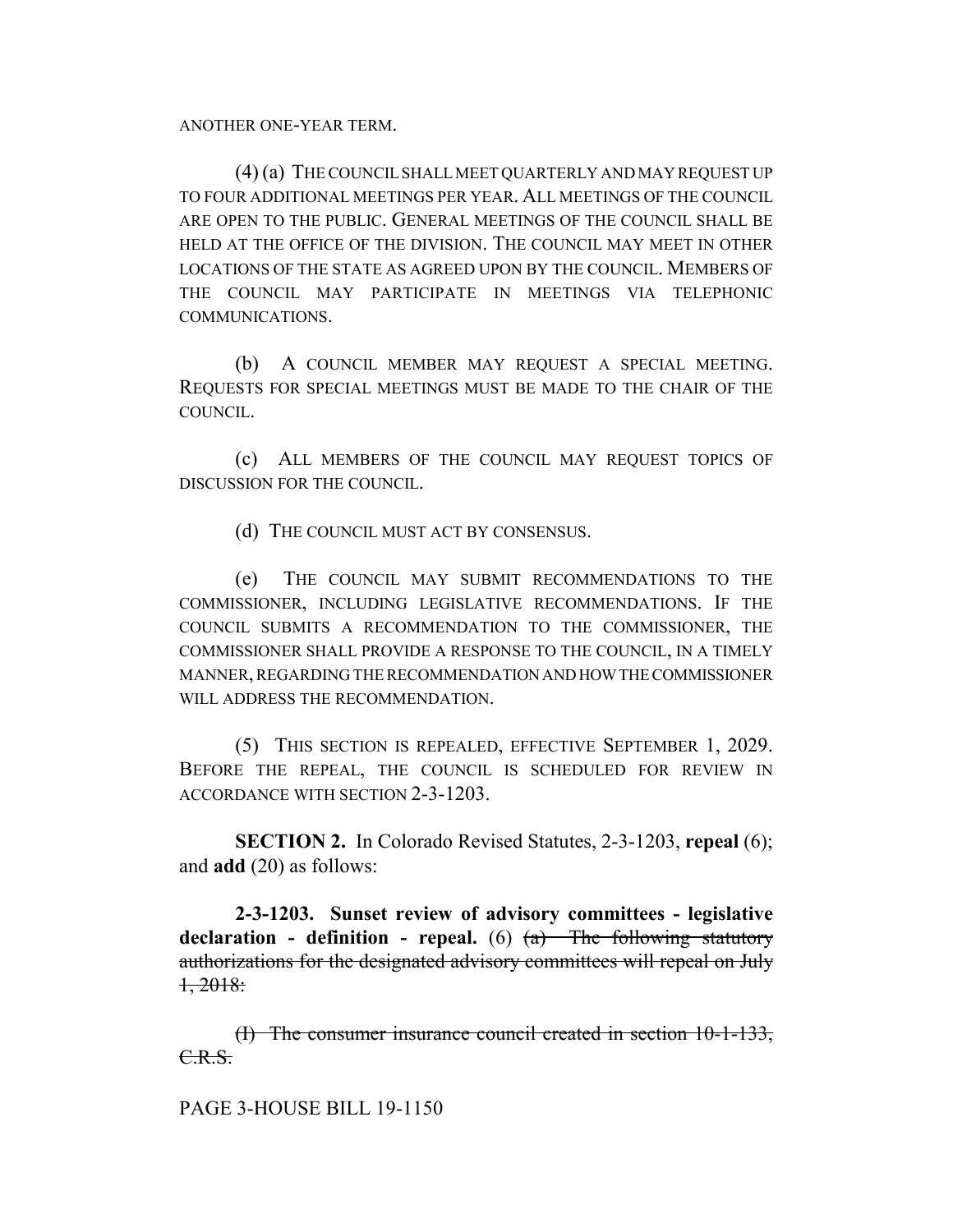$(H)$  to  $(V)$  Repealed.

(b) This subsection (6) is repealed, effective July 1, 2020.

(20) (a) THE FOLLOWING STATUTORY AUTHORIZATIONS FOR THE DESIGNATED ADVISORY COMMITTEES WILL REPEAL ON SEPTEMBER 1, 2029:

(I) THE CONSUMER INSURANCE COUNCIL CREATED IN SECTION 10-1-133.

(b) THIS SUBSECTION (20) IS REPEALED, EFFECTIVE SEPTEMBER 1, 2031.

**SECTION 3. Act subject to petition - effective date.** This act takes effect at 12:01 a.m. on the day following the expiration of the ninety-day period after final adjournment of the general assembly (August 2, 2019, if adjournment sine die is on May 3, 2019); except that, if a referendum petition is filed pursuant to section 1 (3) of article V of the state constitution against this act or an item, section, or part of this act within such period, then the act, item, section, or part will not take effect unless